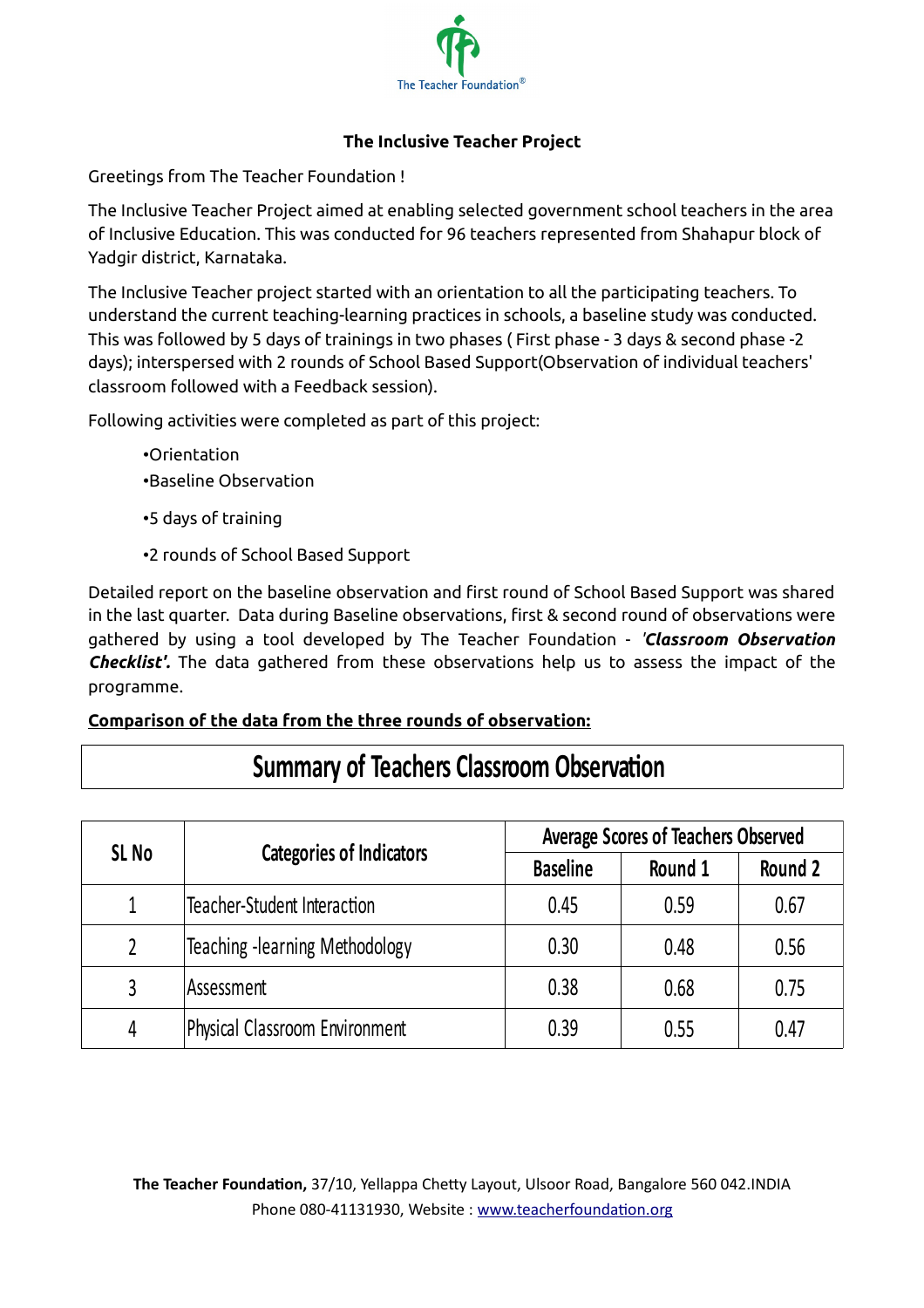



#### **Highlights:**

- Teachers took the feedback provided to them positively as some part of the discussion was focussing on the areas for improvement. A change in teachers' attitude was noticed when TTF facilitators visited the schools.
- There is an improvement in the teacher-student interaction. Teachers were more empathic with their students and we could observe an overall change in their body language (teacher demeanour in terms of tone, use of words, eye contact).
- High score in the teaching learning methodology can be attributed to the attempt made by teachers in using different teaching techniques in the classroom. One widely observed strategy used across schools was the collaborative learning techniques (Pair work, Group Work). This helped all children participate and learn from each other.
- We observed that most of the teachers were giving time and opportunity for children to express their views and ideas. Some teachers asked higher order questions and challenged students to think, analyse and respond. This has also encouraged children to ask questions.
- Teachers have shifted from 'one size fits all' to simple modifications to suit the learning needs of CWSN and to accommodate them in the learning process.
- During endline observation, teachers were involved in revision. Use of blackboard was minimum while the teachers engaged the students in small groups.

**The Teacher Foundation,** 37/10, Yellappa Chetty Layout, Ulsoor Road, Bangalore 560 042.INDIA Phone 080-41131930, Website : [www.teacherfoundation.org](http://www.teacherfoundation.org/)